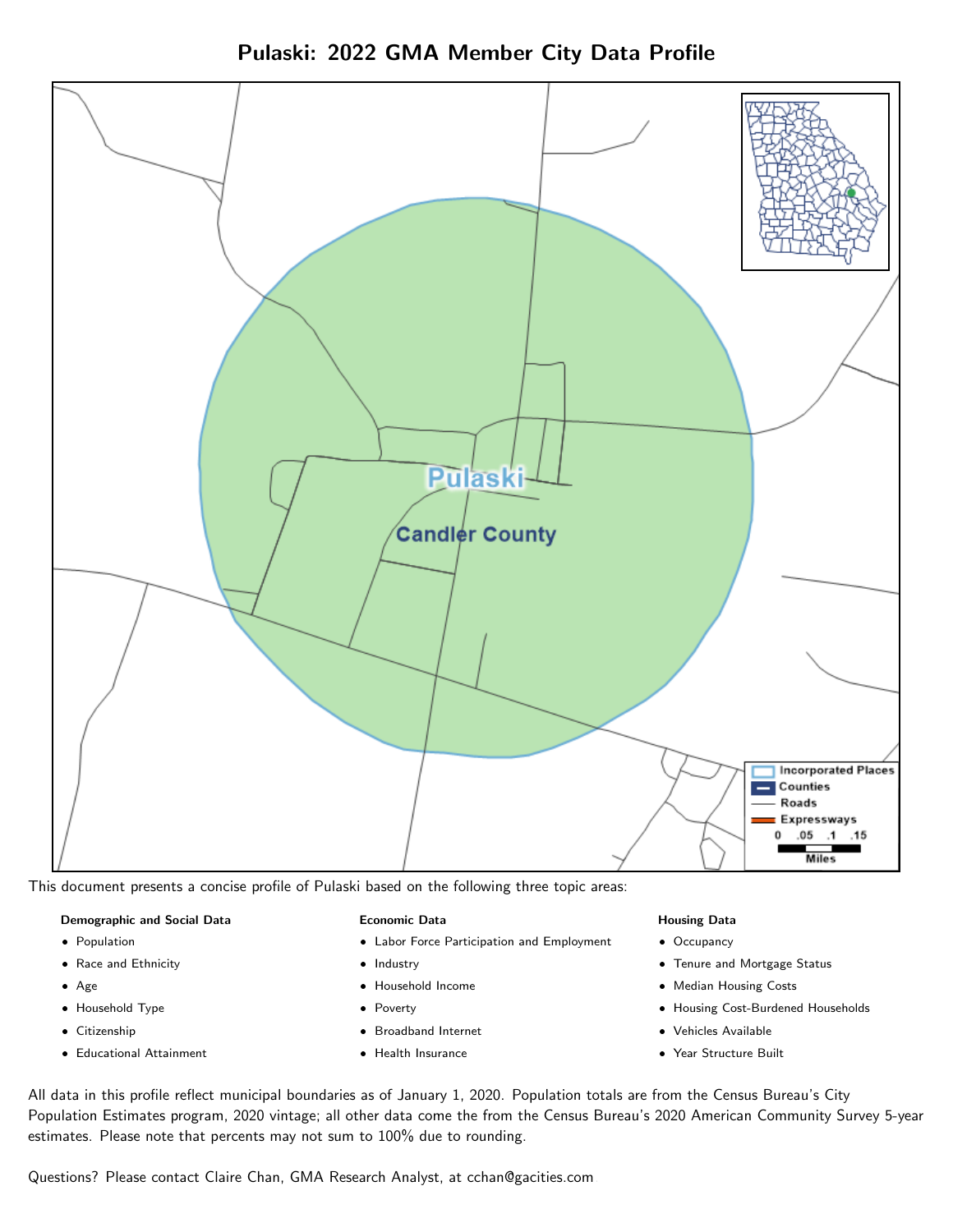## Pulaski: Demographic and Social



Source: U.S. Census Bureau, City Population Estimates, 2020 vintage Source: American Community Survey, 2020 5-year estimates, table B03002



## **Citizenship**



Source: American Community Survey, 2020 5-year estimates, table B05002 Source: American Community Survey, 2020 5-year estimates, table B15002

#### Race and Ethnicity



### Household Type



Source: American Community Survey, 2020 5-year estimates, table B01001 Source: American Community Survey, 2020 5-year estimates, table B11001

#### Educational Attainment



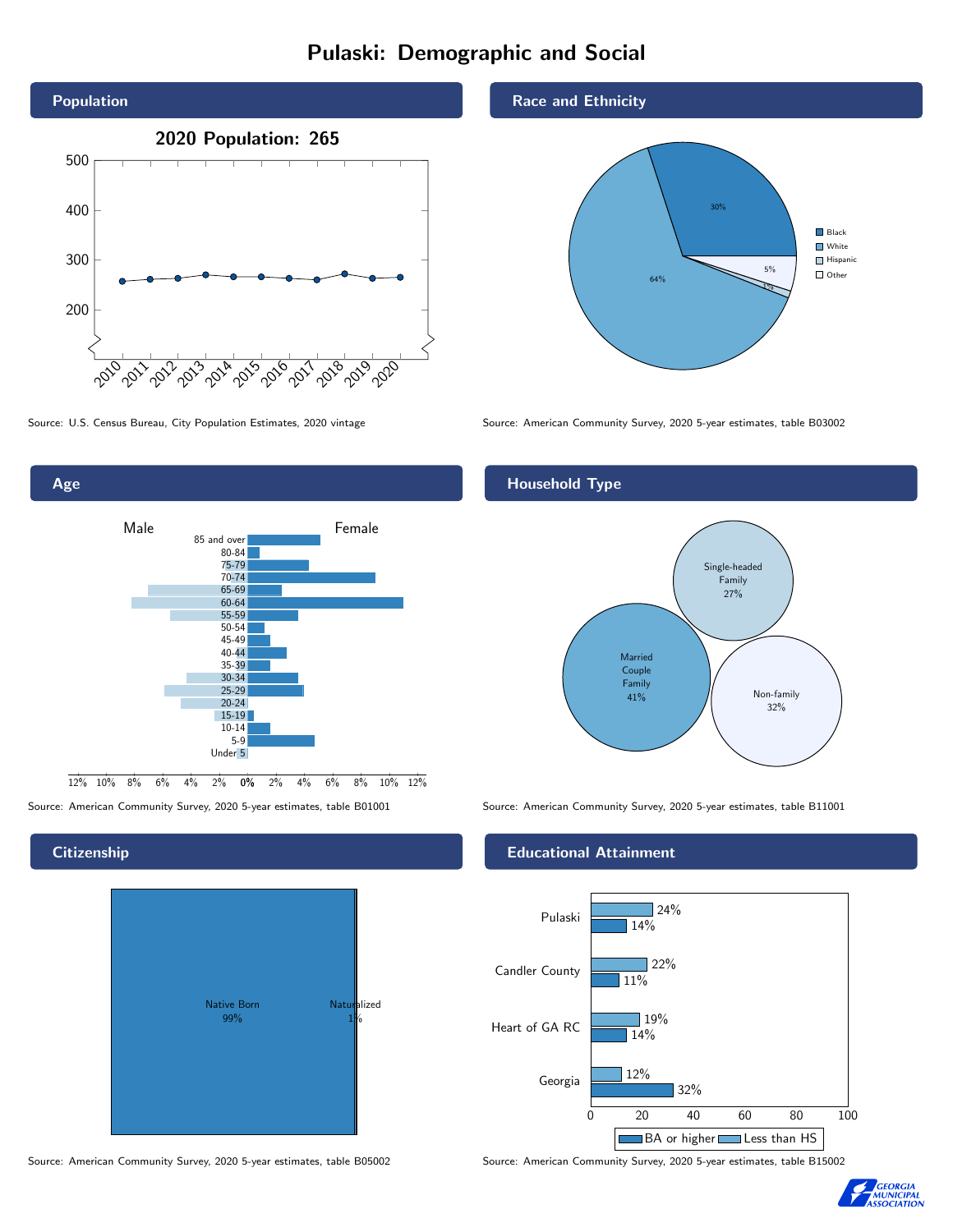## Pulaski: Economic



Source: American Community Survey, 2020 5-year estimates, table B23001 Note: Unemployment rate is based upon the civilian labor force.



Source: American Community Survey, 2020 5-year estimates, tables B19013 and B19025 Source: American Community Survey, 2020 5-year estimates, table B17010



#### Industry

| Agriculture, forestry, fishing and hunting, and mining      | $0\%$ |
|-------------------------------------------------------------|-------|
| Construction                                                | 15%   |
| Manufacturing                                               | 27%   |
| <b>Wholesale Trade</b>                                      | $0\%$ |
| Retail Trade                                                | 13%   |
| Transportation and warehousing, and utilities               | $4\%$ |
| Information                                                 | $0\%$ |
| Finance and insurance, real estate, rental, leasing         | 2%    |
| Professional, scientific, mgt, administrative, waste mgt    | $0\%$ |
| Educational services, and health care and social assistance | 17%   |
| Arts, entertainment, recreation, accommodation, food        | 6%    |
| service                                                     |       |
| Other services, except public administration                | 6%    |
| Public administration                                       | 10%   |

Source: American Community Survey, 2020 5-year estimates, table C24030

#### Poverty



### **Health Insurance**



Source: American Community Survey, 2020 5-year estimates, table B28002 Source: American Community Survey, 2020 5-year estimates, table B18135